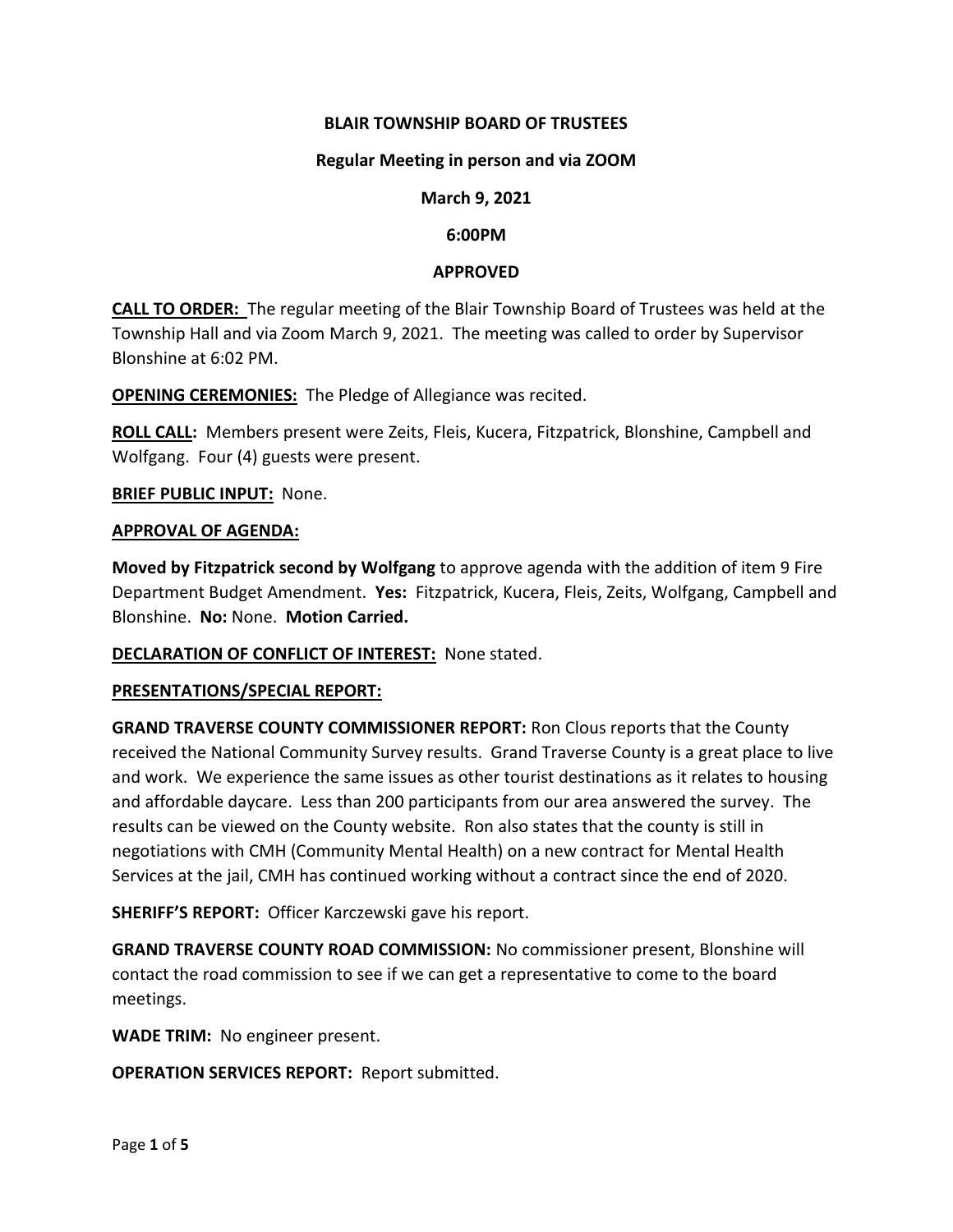**TREASURER REPORT:** Board member Campbell gave her report.

**ANNOUNCEMENTS/CORRESPONDENCE:** Supervisor Blonshine reminds everyone that the Traverse City Little League has an equipment drive going on, donations can be dropped off at our Township offices. She is in contact with Mike Richards, and he will pick up any items. The Little League has big plans for the ball diamonds this year, they are organizing a work-bee, their goal is to have the  $4<sup>th</sup>$  ball field at the back of the park up to Major League Status and they continue to work on monetary donations for the batting cage project they plan to construct this spring.

Treasurer Campbell wanted to point out that MTA is holding their conference/expo virtually with 20 sessions, the dates are April 19-21<sup>st</sup>. Please register by March 19<sup>th</sup> in the amount of \$127.00 per participant, this is a discounted rate as the Township holds a membership.

| <b>FUND</b>         | <b>CHECK NUMBERS</b> | <b>TOTALS</b> |            | <b>REPORTS</b>                 |
|---------------------|----------------------|---------------|------------|--------------------------------|
| Pooled Operating    | #4688-4766           |               | 80,419.65  | <b>EMS Report</b>              |
| Trust & Agency Fund | #1069-1071           |               | 6,832.88   | Water Dept. Report             |
| <b>Tax Account</b>  | #6709-6741           |               | 673,563.21 | <b>Minutes Regular Meeting</b> |
| Payroll Check       | #1750-1742           |               | 20,276.46  | February 9, 2021.              |
| Direct Deposit/EFT  |                      |               | 68,386.91  | <b>Budget Workshop minutes</b> |
|                     |                      |               |            | March 3, 2021                  |

### **CONSENT CALENDAR:**

**Moved by Fitzpatrick second by Fleis** to approve the consent calendar with the addition of the Budget Workshop Minutes, March 3, 2021. **Yes:** Kucera, Campbell, Fleis, Blonshine, Fitzpatrick, Wolfgang and Zeits. **No:** None. **Motion Carried.**

### **UNFINISHED BUSINESS: There was none.**

### **NEW BUSINESS:**

# **PUBLIC HEARING/S**

**A. Special Use Case # SU/SPR 21-02-01 EDS Properties LLC to establish a potato chip manufacturing/processing facility on vacant property located at W Commerce Dr, Traverse City MI 49685 Parcel #28-02-225-051-00.**

**Public Hearing opened at 6:15PM**

No public comment.

**Public Hearing closed at 6:**16PM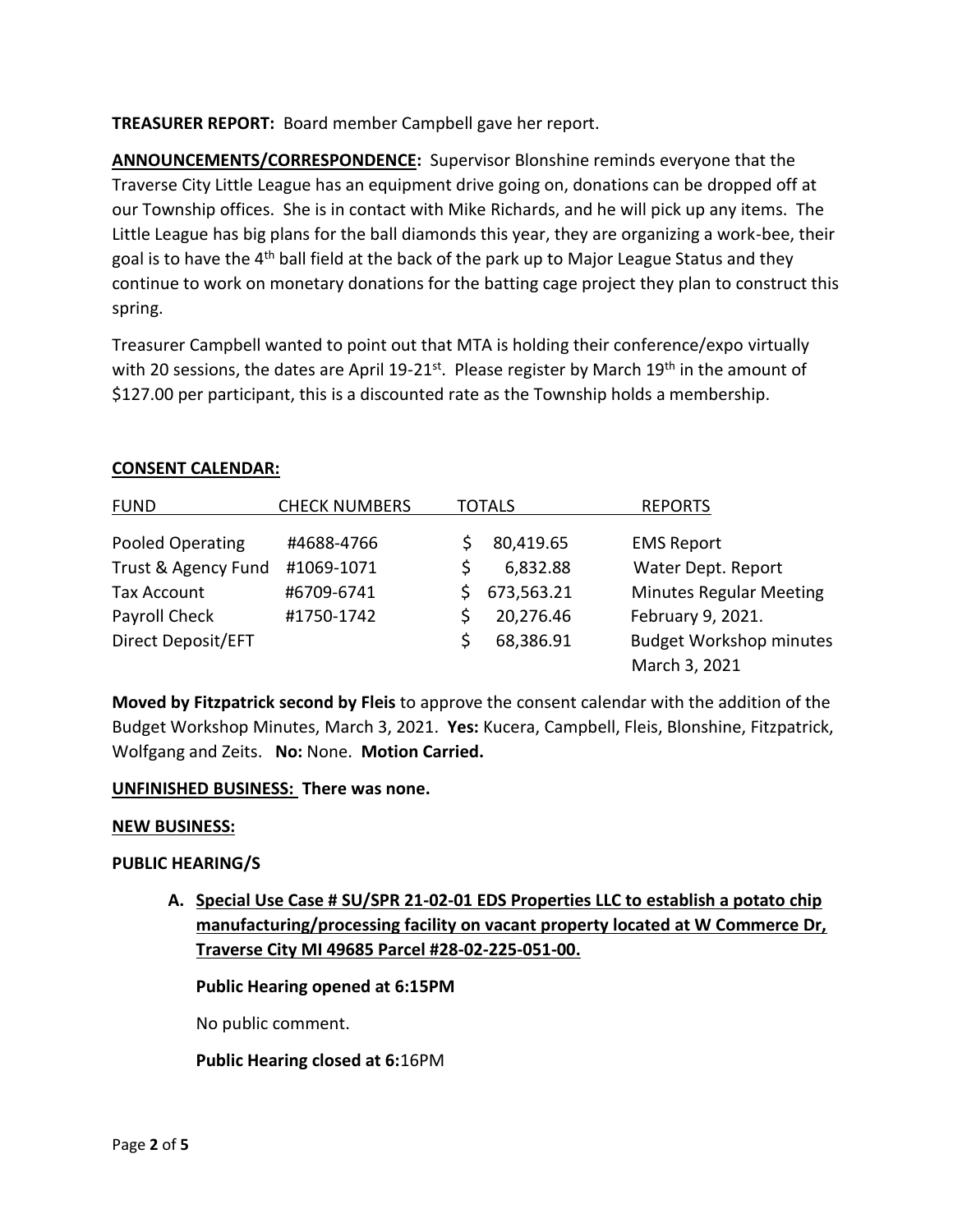**Board Discussion:** Plans presented were complete and the owner of Great Lakes Potato Chip Company are great people to work with and a welcome addition to our community, employing 38 people at this time.

**Moved by Wolfgang second by Kucera** to approve SU/SPR 21-02-01 EDS Properties as it meets the standards for approval of Blair Township Zoning Ordinance in section 22.04 items A-G and has the recommendation from Township Planning Commission. **Yes:** Blonshine, Zeits, Campbell, Fleis, Kucera and Wolfgang. **Abstain:** Fitzpatrick. **No:** None. **Motion Carried.**

# **B. Special Use Case # SU/SPR 21-02-02 Peninsula Construction to establish a warehouse and distribution facility for janitorial supplies on vacant property located at US 31 S, Traverse City MI 49685, Parcel #28-02-005-029-12.**

### **Public Hearing opened at 6:18PM**

No Public Comment.

### **Public Hearing closed at 6:19PM**

**Moved by Wolfgang second by Kucera** to approve SU/SPR 21-02-02, Peninsula Construction to establish a warehouse and distribution facility for Janitorial Supplies as recommended by the Planning Commission, it meets the standard 22.04 A-G of the Blair Township Zoning ordinance, with the condition that the turnaround radius in the driveway meets the Fire and Emergency Services code. **Yes:** Wolfgang, Fleis, Campbell, Kucera, Blonshine and Zeits**. Abstain:** Fitzpatrick. **No:** None. **Motion Carried.**

Supervisor Blonshine states: Just for clarity, Dennis Fitzpatrick is abstaining from these two votes as Trustee of the Township Board because due to a recent MSU training we attended we learned that he sits on the Planning Commission as a board representative and he votes at the Planning Commission level, therefore he can not vote twice on the same topic and he shouldn't be voting on topics that are coming as Special uses to the Township Board.

# **2. Board Approval of Performance Guarantee for infrastructure for Woodbury Phase II**

#### **and Phase III**

David Rowe: I'm here on behalf of Woodbury Estates/Vance Road, who is the developer of Woodbury Phase II and Phase III. We are looking to start the next phases and would like to get land use permits before the roads are paved and start construction. The board has the right to approve a "Performance Guarantee" in leu of being completed, that is why I am here today.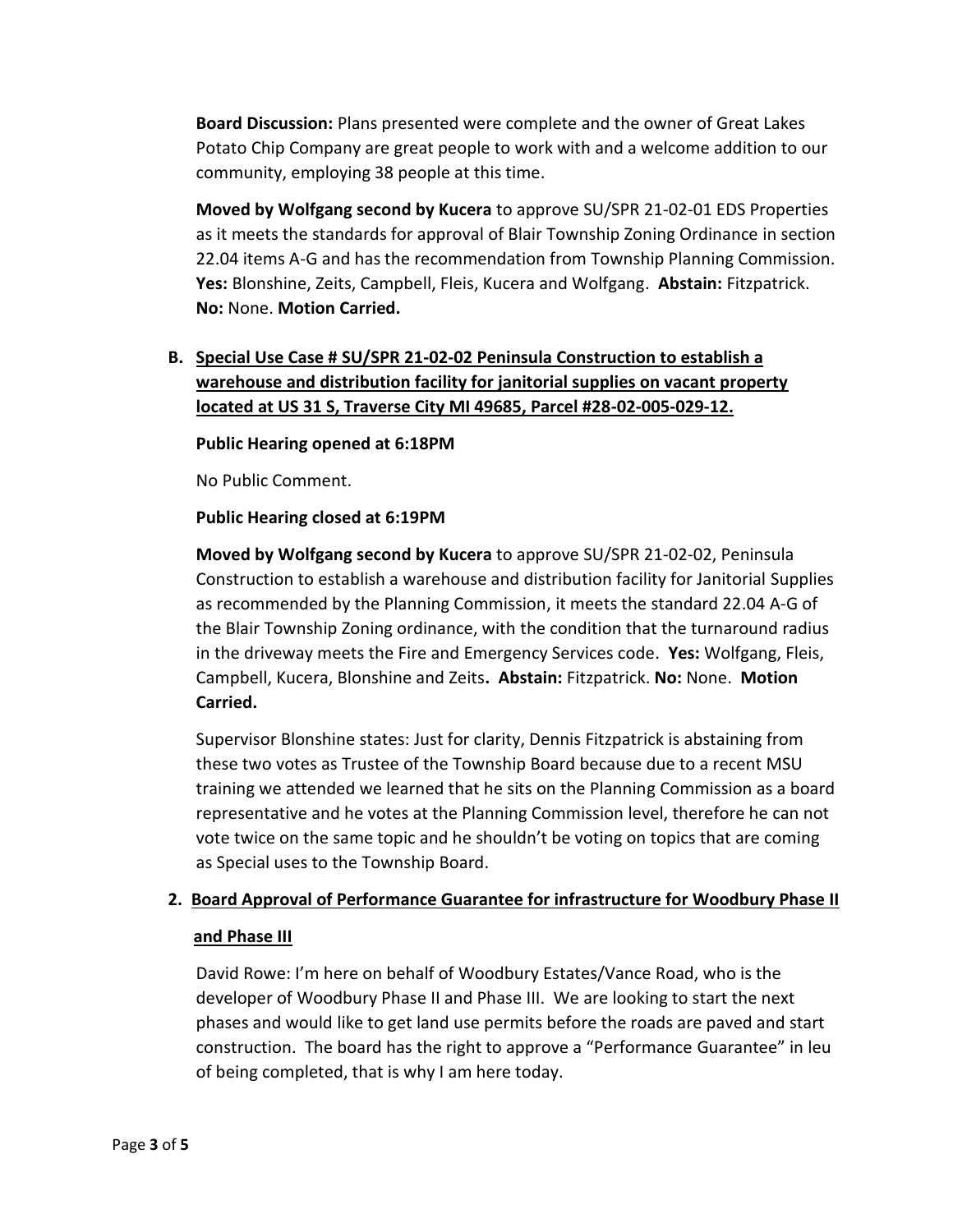**Moved by Blonshine second by Fitzpatrick** to approve a performance guarantee for the road infrastructure for Woodbury Phase II and Phase III

# **3. Road Name Approval-Godsway**

**Moved by Blonshine second by Fleis** to approve this roadway name of Godsway. **Yes:** Fitzpatrick, Fleis, Zeits, Blonshine, Kucera, Campbell and Wolfgang. **No:** None. **Motion Carried.**

# **4. EMS Budget Amendment/s**

**Moved by Wolfgang second by Zeits** to approve moving \$16,000.00 (sixteen thousand) from EMS Contingency into Medical Services and moving \$5,000.00 (five thousand) from Capital Outlay into Electronic Agreement. **Yes:** Wolfgang, Campbell, Zeits, Fitzpatrick, Fleis, Kucera and Blonshine. **No:** None. **Motion Carried.**

# **5. Board of Review Budget Amendment**

**Motion by Fitzpatrick second by Zeits** to amend the Board of Review budget, taking \$6,000.00 (six thousand) from Contingency and put into Board of Review Salaries. **Yes:** Kucera, Fitzpatrick, Wolfgang, Fleis, Blonshine, Zeits and Campbell. **No:** None. **Motion Carried.**

### **6. Purchase of two new computers for Treasurers office**

**Moved by Blonshine second by Kucera** to approve the purchase of two new computers for the Treasurer's office in the amount of \$1,759.20 (one thousand seven hundred fifty-nine dollars and twenty cents). **Yes:** Fleis, Campbell, Kucera, Blonshine, Fitzpatrick, Zeits and Wolfgang. **No:** None. **Motion Carried.** 

# **7. Annual contribution to Traverse City Boom Boom Club for 4th of July Fireworks**

**Moved by Fitzpatrick second by Zeits** to approve the annual contribution to the Traverse City Boom Boom Club for 4th of July Fireworks in the amount of \$250.00 (two hundred fifty dollars). **Yes:** Wolfgang, Kucera, Blonshine, Fitzpatrick, Zeits, Campbell and Fleis. **No:** None. **Motion Carried.**

### **8. Renewal of Grant Township Emergency Services contract**

**Motion by Wolfgang second by Fitzpatrick** to approve the renewal of the agreement with Grant Township for fire protection services through March 31, 2022. **Yes:** Zeits, Kucera, Fleis, Fitzpatrick, Blonshine, Campbell and Wolfgang. **No:** None. **Motion Carried.**